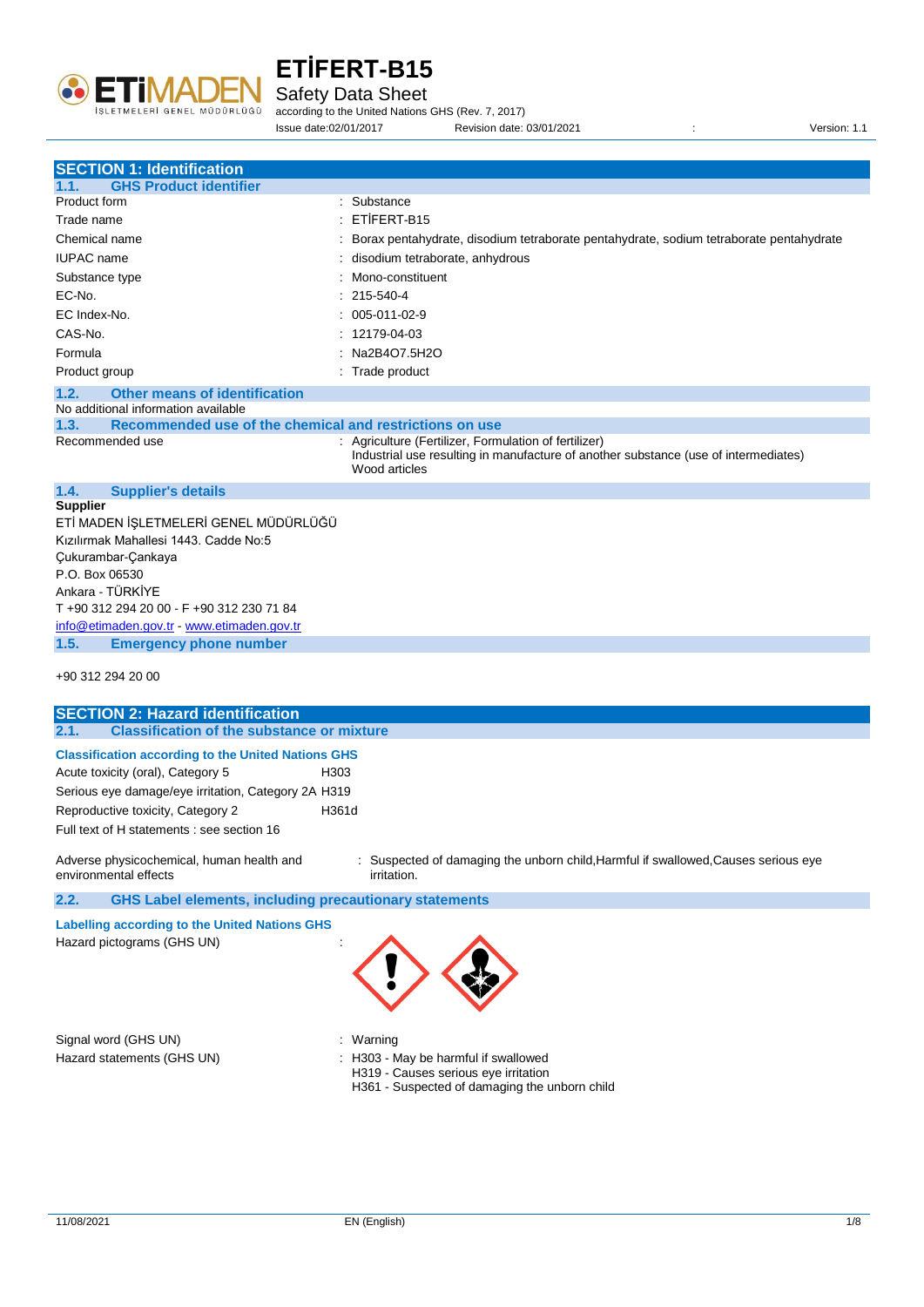#### Safety Data Sheet

according to the United Nations GHS (Rev. 7, 2017)

| Precautionary statements (GHS UN)                           | : P201 - Obtain special instructions before use.<br>P202 - Do not handle until all safety precautions have been read and understood.<br>P264 - Wash  thoroughly after handling.<br>P280 - Wear protective gloves/protective clothing/eye protection/face protection/hearing<br>protection/<br>P312 - Call a POISON CENTER/doctor/ if you feel unwell.<br>P305+P351+P338 - IF IN EYES: Rinse cautiously with water for several minutes. Remove<br>contact lenses, if present and easy to do. Continue rinsing.<br>P308+P313 - IF exposed or concerned: Get medical advice/attention.<br>P337+P313 - If eye irritation persists: Get medical advice/attention.<br>P405 - Store locked up. |
|-------------------------------------------------------------|-----------------------------------------------------------------------------------------------------------------------------------------------------------------------------------------------------------------------------------------------------------------------------------------------------------------------------------------------------------------------------------------------------------------------------------------------------------------------------------------------------------------------------------------------------------------------------------------------------------------------------------------------------------------------------------------|
| Other hazards which do not result in classification<br>2.3. |                                                                                                                                                                                                                                                                                                                                                                                                                                                                                                                                                                                                                                                                                         |
| Other hazards not contributing to the<br>classification     | : Dispose of contents/container to hazardous or special waste collection point, in accordance<br>with local, regional, national and/or international regulation.                                                                                                                                                                                                                                                                                                                                                                                                                                                                                                                        |
| <b>SECTION 3: Composition/information on ingredients</b>    |                                                                                                                                                                                                                                                                                                                                                                                                                                                                                                                                                                                                                                                                                         |

| <b>ULUTTURE: COMPOSITION INTO MIGHUIL UN INGLISHE</b>                                                   |  |                                                                                                                                                   |               |                                                                     |
|---------------------------------------------------------------------------------------------------------|--|---------------------------------------------------------------------------------------------------------------------------------------------------|---------------|---------------------------------------------------------------------|
| <b>Substances</b><br>3.1.                                                                               |  |                                                                                                                                                   |               |                                                                     |
| Substance type<br><b>IUPAC</b> name<br>Chemical name<br>Substance identification codes: See section 1.1 |  | : Mono-constituent<br>: disodium tetraborate, anhydrous<br>Borax pentahydrate, disodium tetraborate pentahydrate, sodium tetraborate pentahydrate |               |                                                                     |
| <b>Name</b>                                                                                             |  | <b>Product identifier</b>                                                                                                                         | $\frac{9}{6}$ | <b>Classification according to</b><br><b>the United Nations GHS</b> |
| Disodium tetraborate pentahydrate<br>(Main constituent)                                                 |  | (CAS-No.) 12179-04-03                                                                                                                             | > 99.9        | Acute Tox. 5 (Oral), H303<br>Eye Irrit. 2A, H319<br>Repr. 2, H361   |

#### Full text of H-statements: see section 16

#### **3.2. Mixtures**

Not applicable

| <b>SECTION 4: First-aid measures</b>                       |                                                                                                                                                                                     |  |  |  |
|------------------------------------------------------------|-------------------------------------------------------------------------------------------------------------------------------------------------------------------------------------|--|--|--|
| <b>Description of necessary first-aid measures</b><br>4.1. |                                                                                                                                                                                     |  |  |  |
| First-aid measures general                                 | : IF exposed or concerned: Get medical advice/attention. Call a poison center or a doctor if you<br>feel unwell.                                                                    |  |  |  |
| First-aid measures after inhalation                        | : Remove person to fresh air and keep comfortable for breathing.                                                                                                                    |  |  |  |
| First-aid measures after skin contact                      | : Wash skin with plenty of water.                                                                                                                                                   |  |  |  |
| First-aid measures after eye contact                       | : Rinse cautiously with water for several minutes. Remove contact lenses, if present and easy<br>to do. Continue rinsing. If eye irritation persists: Get medical advice/attention. |  |  |  |
| First-aid measures after ingestion                         | : Rinse mouth. Call a poison center or a doctor if you feel unwell.                                                                                                                 |  |  |  |
| Most important symptoms/effects, acute and delayed<br>4.2. |                                                                                                                                                                                     |  |  |  |
| Symptoms/effects after eye contact                         | : Eve irritation.                                                                                                                                                                   |  |  |  |
| 4.3.                                                       | Indication of immediate medical attention and special treatment needed, if necessary                                                                                                |  |  |  |
| Treat symptomatically.                                     |                                                                                                                                                                                     |  |  |  |

| <b>SECTION 5: Fire-fighting measures</b> |                                                                                 |                                                                                                                                             |  |  |
|------------------------------------------|---------------------------------------------------------------------------------|---------------------------------------------------------------------------------------------------------------------------------------------|--|--|
|                                          | 5.1. Suitable extinguishing media                                               |                                                                                                                                             |  |  |
|                                          | Suitable extinguishing media                                                    | : Water spray. Dry powder. Foam.                                                                                                            |  |  |
| 5.2.                                     | Specific hazards arising from the chemical                                      |                                                                                                                                             |  |  |
|                                          | Hazardous decomposition products in case of fire : Toxic fumes may be released. |                                                                                                                                             |  |  |
| 5.3.                                     | <b>Special protective actions for fire-fighters</b>                             |                                                                                                                                             |  |  |
|                                          | Protection during firefighting                                                  | : Do not attempt to take action without suitable protective equipment. Self-contained breathing<br>apparatus. Complete protective clothing. |  |  |

| <b>SECTION 6: Accidental release measures</b> |                                                                     |                                                                                                                                                                |  |  |
|-----------------------------------------------|---------------------------------------------------------------------|----------------------------------------------------------------------------------------------------------------------------------------------------------------|--|--|
| 6.1.                                          | Personal precautions, protective equipment and emergency procedures |                                                                                                                                                                |  |  |
| 6.1.1.                                        | For non-emergency personnel<br>Emergency procedures                 | : Ventilate spillage area. Avoid contact with skin and eyes.                                                                                                   |  |  |
| 6.1.2.                                        | For emergency responders<br>Protective equipment                    | : Do not attempt to take action without suitable protective equipment. For further information<br>refer to section 8: "Exposure controls/personal protection". |  |  |
| 6.2.                                          | <b>Environmental precautions</b>                                    |                                                                                                                                                                |  |  |
|                                               | Avoid release to the environment.                                   |                                                                                                                                                                |  |  |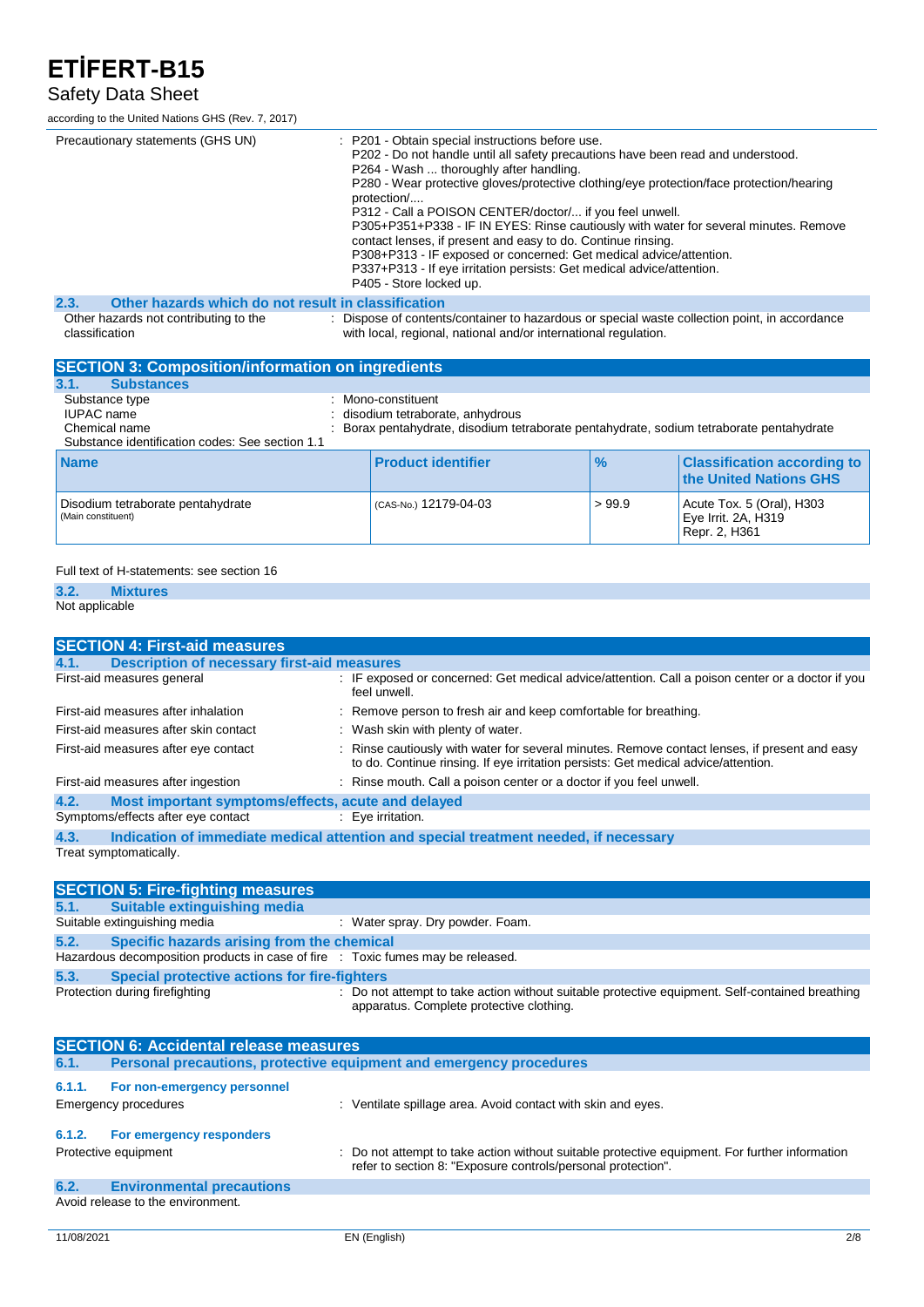#### Safety Data Sheet

according to the United Nations GHS (Rev. 7, 2017)

| Methods and materials for containment and cleaning up<br>6.3.                                  |                                                                                                                                                                                                                                              |  |  |
|------------------------------------------------------------------------------------------------|----------------------------------------------------------------------------------------------------------------------------------------------------------------------------------------------------------------------------------------------|--|--|
| Methods for cleaning up                                                                        | : Mechanically recover the product. Notify authorities if product enters sewers or public waters.                                                                                                                                            |  |  |
| Other information                                                                              | : Dispose of materials or solid residues at an authorized site.                                                                                                                                                                              |  |  |
|                                                                                                |                                                                                                                                                                                                                                              |  |  |
| <b>SECTION 7: Handling and storage</b>                                                         |                                                                                                                                                                                                                                              |  |  |
| <b>Precautions for safe handling</b><br>7.1.                                                   |                                                                                                                                                                                                                                              |  |  |
| Precautions for safe handling                                                                  | : Ensure good ventilation of the work station. Obtain special instructions before use. Do not<br>handle until all safety precautions have been read and understood. Wear personal protective<br>equipment. Avoid contact with skin and eyes. |  |  |
| Hygiene measures                                                                               | : Do not eat, drink or smoke when using this product. Always wash hands after handling the<br>product.                                                                                                                                       |  |  |
| Candidana fan aafa atanana, boobrilling amir boogmuath libbaa<br>$\overline{ }$ $\overline{ }$ |                                                                                                                                                                                                                                              |  |  |

**7.2. Conditions for safe storage, including any incompatibilities** Storage conditions **Store Inc.** Store locked up. Store in a well-ventilated place. Keep cool.

| <b>SECTION 8: Exposure controls/personal protection</b>                             |                                                                    |  |  |
|-------------------------------------------------------------------------------------|--------------------------------------------------------------------|--|--|
| <b>Control parameters</b><br>8.1.                                                   |                                                                    |  |  |
| ETİFERT-B15 (12179-04-03)                                                           |                                                                    |  |  |
| <b>DNEL/DMEL (Workers)</b>                                                          |                                                                    |  |  |
| Long-term - systemic effects, dermal                                                | 316.4 mg/kg bodyweight/day                                         |  |  |
| Long-term - systemic effects, inhalation                                            | $6.7$ mg/m <sup>3</sup>                                            |  |  |
| <b>DNEL/DMEL (General population)</b>                                               |                                                                    |  |  |
| Acute - systemic effects, oral                                                      | 0.79 mg/kg bodyweight/day                                          |  |  |
| Long-term - systemic effects, oral                                                  | 0.79 mg/kg bodyweight/day                                          |  |  |
| Long-term - systemic effects, inhalation                                            | $3.4 \text{ mg/m}^3$                                               |  |  |
| Long-term - systemic effects, dermal                                                | 159.5 mg/kg bodyweight/day                                         |  |  |
| <b>PNEC (Water)</b>                                                                 |                                                                    |  |  |
| PNEC aqua (freshwater)                                                              | $2.9$ mg/l                                                         |  |  |
| PNEC agua (marine water)                                                            | $2.9$ mg/l                                                         |  |  |
| PNEC aqua (intermittent, freshwater)                                                | 13.7 mg/l                                                          |  |  |
| <b>PNEC (Soil)</b>                                                                  |                                                                    |  |  |
| PNEC soil                                                                           | 5.7 mg/kg dwt                                                      |  |  |
| <b>PNEC (STP)</b>                                                                   |                                                                    |  |  |
| PNEC sewage treatment plant                                                         | $10$ mg/l                                                          |  |  |
| 8.2.<br><b>Appropriate engineering controls</b>                                     |                                                                    |  |  |
| Appropriate engineering controls                                                    | : Ensure good ventilation of the work station.                     |  |  |
| Environmental exposure controls                                                     | : Avoid release to the environment.                                |  |  |
| 8.3.<br>Individual protection measures, such as personal protective equipment (PPE) |                                                                    |  |  |
| Hand protection                                                                     | : Protective gloves                                                |  |  |
| Eye protection                                                                      | : Safety glasses                                                   |  |  |
| Skin and body protection                                                            | : Wear suitable protective clothing                                |  |  |
| Respiratory protection                                                              | : [In case of inadequate ventilation] wear respiratory protection. |  |  |

Personal protective equipment symbol(s)



**8.4. Exposure limit values for the other components** No additional information available

|                | <b>SECTION 9: Physical and chemical properties</b> |
|----------------|----------------------------------------------------|
| 9.1.           | <b>Basic physical and chemical properties</b>      |
| Physical state | Solid                                              |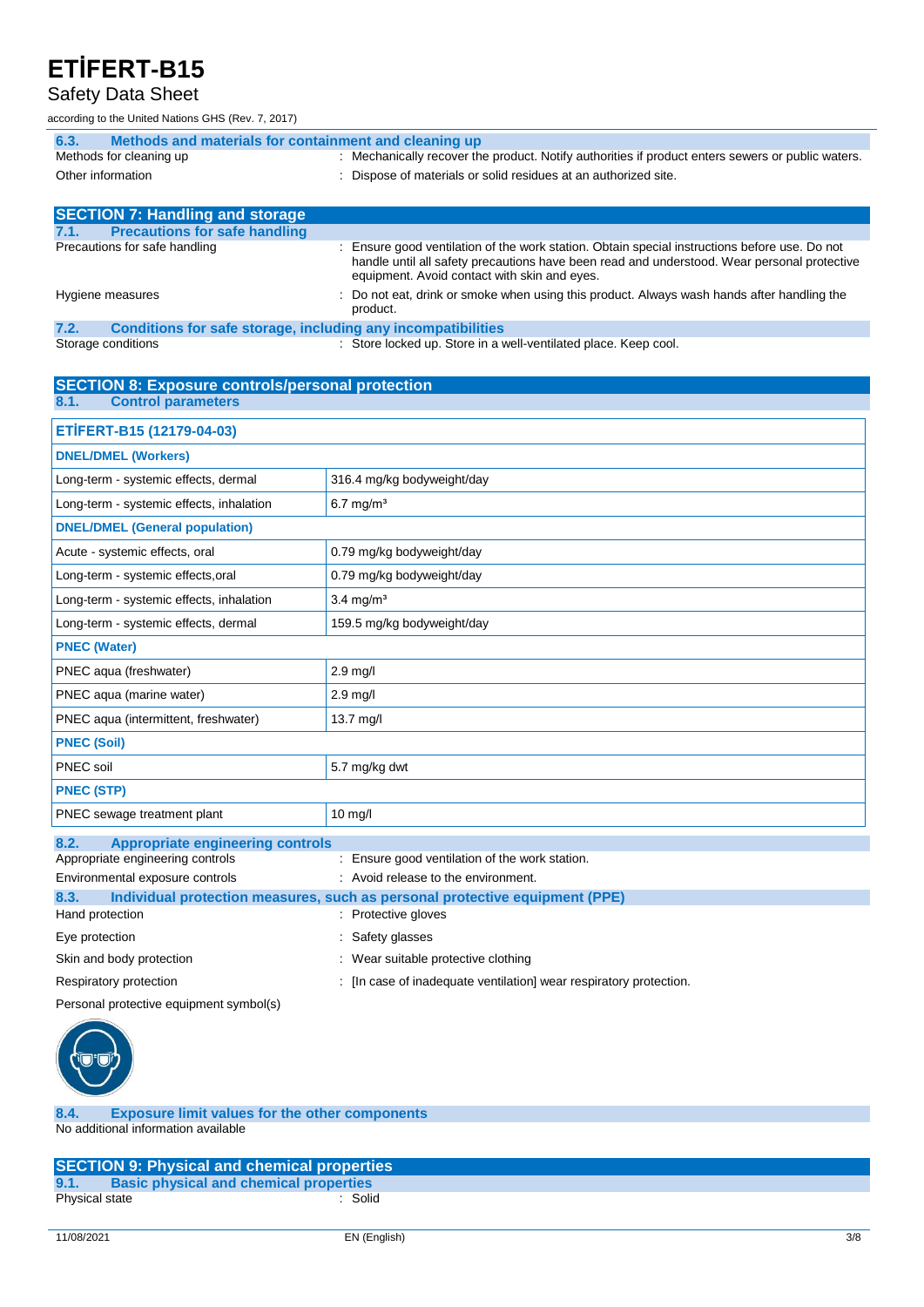#### Safety Data Sheet

according to the United Nations GHS (Rev. 7, 2017)

| Molecular mass                                  | : 291.35 g/mol                                 |
|-------------------------------------------------|------------------------------------------------|
| Colour                                          | white.                                         |
| Odour                                           | odourless.                                     |
| Odour threshold                                 | Not available                                  |
| Relative evaporation rate (butylacetate=1)      | No data available                              |
| Melting point                                   | : 741 °C                                       |
| Freezing point                                  | : 741 °C                                       |
| Boiling point                                   | : 1575 °C                                      |
| Flammability (solid, gas)                       | $\therefore$ N.A.                              |
|                                                 | Non flammable.                                 |
| Explosive limits                                | : Not applicable                               |
| Lower explosive limit (LEL)                     | Not applicable                                 |
| Upper explosive limit (UEL)                     | Not applicable                                 |
| Flash point                                     | Non flammable                                  |
| Auto-ignition temperature                       | : N.A.                                         |
| Decomposition temperature                       | : N.A                                          |
| рH                                              | : 9.2                                          |
| pH solution                                     | $: 1\%$                                        |
| Viscosity, kinematic (calculated value) (40 °C) | : No data available                            |
| Partition coefficient n-octanol/water (Log Kow) | : Not available                                |
| Vapour pressure                                 | Negligible @20 C                               |
| Vapour pressure at 50 °C                        | Not available                                  |
| Density                                         | Not available                                  |
| Relative density                                | : 1.81 @ 20 C                                  |
| Relative vapour density at 20 °C                | No data available                              |
| Solubility                                      | Water: 3.7 - 51.2 3.7 % @ 20 C; 51.2 % @ 100 C |
| Viscosity, dynamic                              | No data available                              |
| Particle size                                   | +1.180 mm / -0.075 mm                          |
| Particle size distribution                      | : 4 $\%$ max / 5 $\%$ max                      |
| Particle shape                                  | Not available                                  |
| Particle aspect ratio                           | Not available                                  |
| Particle specific surface area                  | : Not available                                |
| $\sim$ $\sim$<br><b>Contractor</b> Contractor   |                                                |

**9.2. Data relevant with regard to physical hazard classes (supplemental)** No additional information available

| <b>SECTION 10: Stability and reactivity</b>                                                          |  |  |  |  |
|------------------------------------------------------------------------------------------------------|--|--|--|--|
| <b>Reactivity</b><br>10.1.                                                                           |  |  |  |  |
| The product is non-reactive under normal conditions of use, storage and transport.                   |  |  |  |  |
| 10.2.<br><b>Chemical stability</b>                                                                   |  |  |  |  |
| Stable under normal conditions.                                                                      |  |  |  |  |
| <b>Possibility of hazardous reactions</b><br>10.3.                                                   |  |  |  |  |
| No dangerous reactions known under normal conditions of use.                                         |  |  |  |  |
| <b>Conditions to avoid</b><br>10.4.                                                                  |  |  |  |  |
| None under recommended storage and handling conditions (see section 7).                              |  |  |  |  |
| Incompatible materials<br>10.5.                                                                      |  |  |  |  |
| No additional information available                                                                  |  |  |  |  |
| <b>Hazardous decomposition products</b><br>10.6.                                                     |  |  |  |  |
| Under normal conditions of storage and use, hazardous decomposition products should not be produced. |  |  |  |  |
| <b>SECTION 11: Toxicological information</b>                                                         |  |  |  |  |
| 11.1. Information on toxicological effects                                                           |  |  |  |  |

Acute toxicity (oral) : May be harmful if swallowed.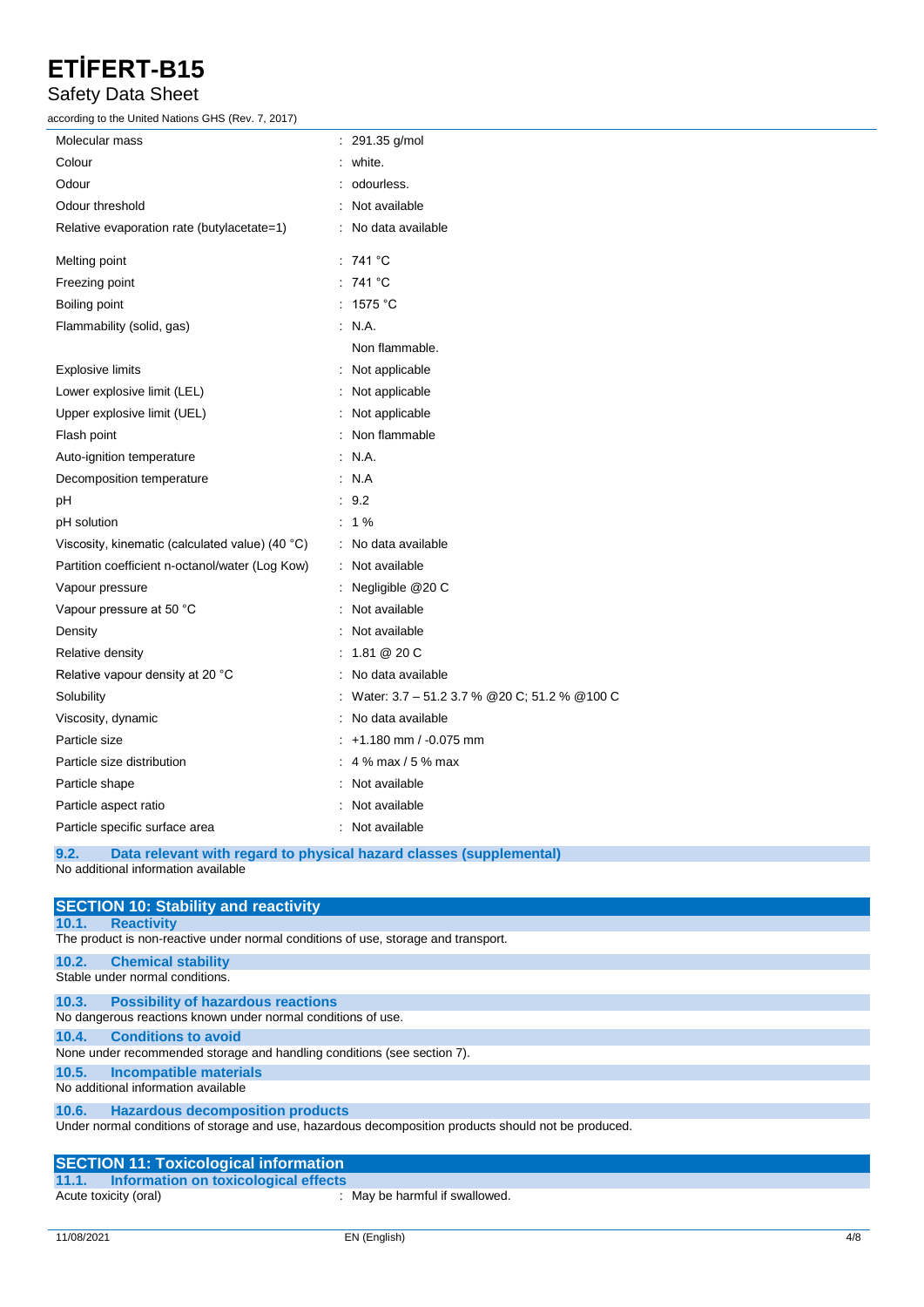#### Safety Data Sheet

according to the United Nations GHS (Rev. 7, 2017)

| Acute toxicity (dermal)           | : Not classified                                                             |
|-----------------------------------|------------------------------------------------------------------------------|
| Acute toxicity (inhalation)       | : Not classified                                                             |
| ETİFERT-B15 (12179-04-03)         |                                                                              |
| LD50 dermal rabbit                | > 2000 mg/kg bodyweight Animal: rabbit, Guideline: other: FIFRA (40 CFR 163) |
| Skin corrosion/irritation         | : Not classified<br>pH: 9.2                                                  |
| Serious eye damage/irritation     | : Causes serious eye irritation.<br>pH: 9.2                                  |
| Respiratory or skin sensitisation | : Not classified                                                             |
| Germ cell mutagenicity            | : Not classified                                                             |
| Carcinogenicity                   | : Not classified                                                             |
| Reproductive toxicity             | : Suspected of damaging fertility or the unborn child.                       |
| STOT-single exposure              | : Not classified                                                             |
| STOT-repeated exposure            | : Not classified                                                             |
| Aspiration hazard                 | : Not classified                                                             |
| ETİFERT-B15 (12179-04-03)         |                                                                              |
| Viscosity, kinematic              | No data available                                                            |

| <b>SECTION 12: Ecological information</b>                                    |                                                                                                                                                       |
|------------------------------------------------------------------------------|-------------------------------------------------------------------------------------------------------------------------------------------------------|
| <b>Toxicity</b><br>12.1.                                                     |                                                                                                                                                       |
| Ecology - general                                                            | : The product is not considered harmful to aquatic organisms nor to cause long-term adverse<br>effects in the environment.                            |
| Hazardous to the aquatic environment, short-term : Not classified<br>(acute) |                                                                                                                                                       |
| Hazardous to the aquatic environment, long-term<br>(chronic)                 | : Not classified                                                                                                                                      |
| ETİFERT-B15 (12179-04-03)                                                    |                                                                                                                                                       |
| LC50 - Fish [1]                                                              | 74 mg/l Test organisms (species): Limanda limanda                                                                                                     |
| LC50 - Fish [2]                                                              | 79.7 mg/l Test organisms (species): Pimephales promelas                                                                                               |
| EC50 72h - Algae [1]                                                         | 66 mg/l Test organisms (species): Phaeodactylum tricornutum                                                                                           |
| EC50 72h - Algae [2]                                                         | 54 mg/l Test organisms (species): Phaeodactylum tricornutum                                                                                           |
| NOEC chronic fish                                                            | 6.4 mg/l Test organisms (species): Danio rerio (previous name: Brachydanio rerio) Duration: '34<br>ď                                                  |
| <b>Persistence and degradability</b><br>12.2.                                |                                                                                                                                                       |
| ETİFERT-B15 (12179-04-03)                                                    |                                                                                                                                                       |
| Persistence and degradability                                                | Boron is naturally occurring and ubiquitous in the environment. Disodium tetraborate<br>pentahydrate decomposes in the environment to natural borate. |
| <b>Bioaccumulative potential</b><br>12.3.                                    |                                                                                                                                                       |
| ETİFERT-B15 (12179-04-03)                                                    |                                                                                                                                                       |
| Bioaccumulative potential                                                    | Not bioaccumulative.                                                                                                                                  |
| <b>Mobility in soil</b><br>12.4.                                             |                                                                                                                                                       |
| ETİFERT-B15 (12179-04-03)                                                    |                                                                                                                                                       |
| Mobility in soil                                                             | The product is soluble in water and is leachable through normal soil.                                                                                 |
| 12.5.<br><b>Other adverse effects</b>                                        |                                                                                                                                                       |
| Ozone                                                                        | : Not classified                                                                                                                                      |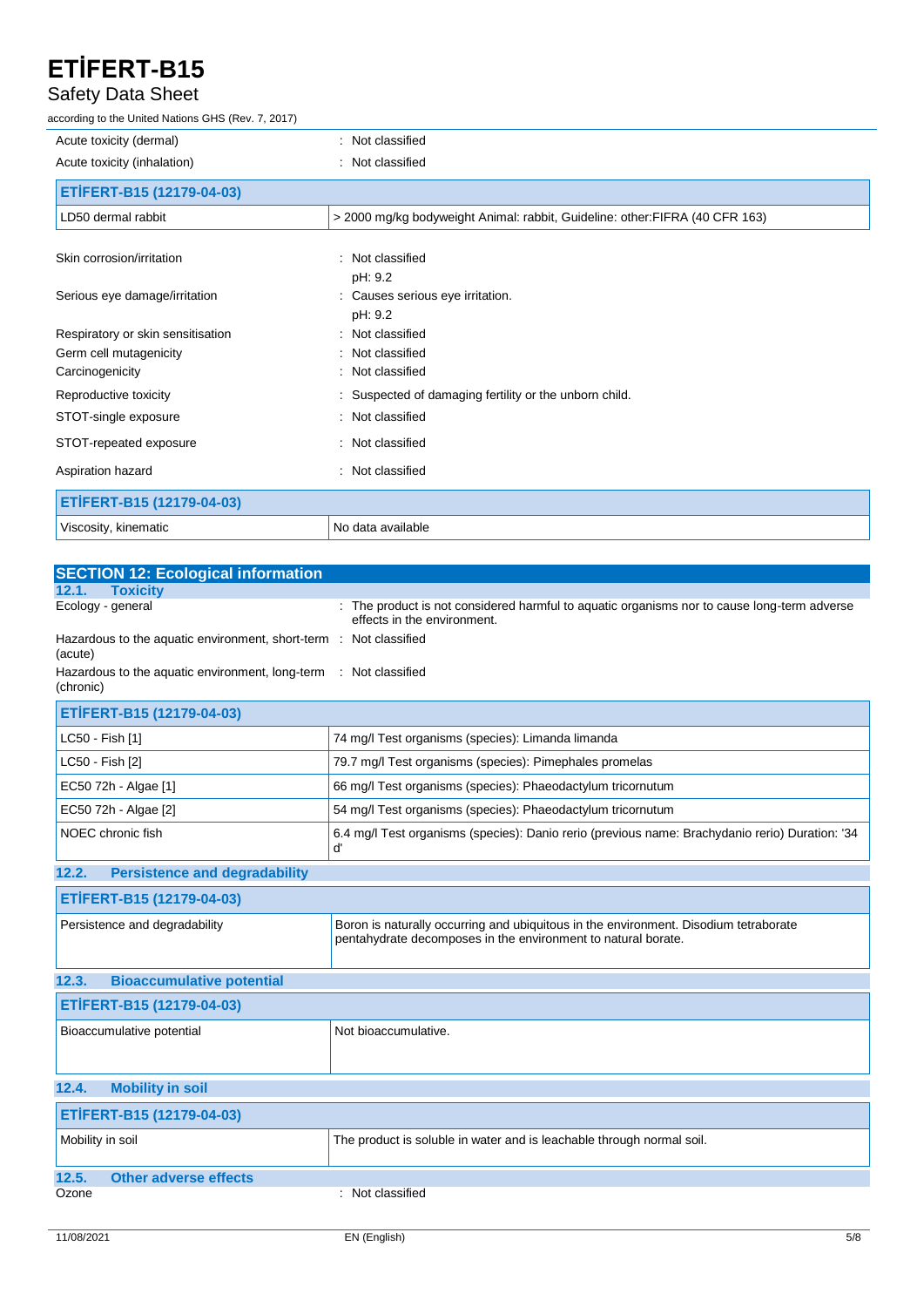#### Safety Data Sheet

according to the United Nations GHS (Rev. 7, 2017)

Other adverse effects in the state of the state of the state of the state of the state of the state of the state of the state of the state of the state of the state of the state of the state of the state of the state of th

| <b>SECTION 13: Disposal considerations</b>                                                                                                                                                                                                                                                                                                                                                                                                                                                                                                           |                                                             |        |                                                                                               |
|------------------------------------------------------------------------------------------------------------------------------------------------------------------------------------------------------------------------------------------------------------------------------------------------------------------------------------------------------------------------------------------------------------------------------------------------------------------------------------------------------------------------------------------------------|-------------------------------------------------------------|--------|-----------------------------------------------------------------------------------------------|
| <b>Disposal methods</b><br>13.1.<br>Waste treatment methods                                                                                                                                                                                                                                                                                                                                                                                                                                                                                          |                                                             |        | : Dispose of contents/container in accordance with licensed collector's sorting instructions. |
|                                                                                                                                                                                                                                                                                                                                                                                                                                                                                                                                                      |                                                             |        |                                                                                               |
| <b>SECTION 14: Transport information</b><br>In accordance with IMDG / IATA / UN RTDG                                                                                                                                                                                                                                                                                                                                                                                                                                                                 |                                                             |        |                                                                                               |
|                                                                                                                                                                                                                                                                                                                                                                                                                                                                                                                                                      |                                                             |        |                                                                                               |
| <b>UN RTDG</b>                                                                                                                                                                                                                                                                                                                                                                                                                                                                                                                                       | <b>IMDG</b>                                                 |        | <b>IATA</b>                                                                                   |
| 14.1.<br><b>UN number</b>                                                                                                                                                                                                                                                                                                                                                                                                                                                                                                                            |                                                             |        |                                                                                               |
| Not regulated for transport                                                                                                                                                                                                                                                                                                                                                                                                                                                                                                                          |                                                             |        |                                                                                               |
| 14.2.<br><b>UN Proper Shipping Name</b>                                                                                                                                                                                                                                                                                                                                                                                                                                                                                                              |                                                             |        |                                                                                               |
| Not applicable                                                                                                                                                                                                                                                                                                                                                                                                                                                                                                                                       | Not applicable                                              |        | Not applicable                                                                                |
| <b>Transport hazard class(es)</b><br>14.3.                                                                                                                                                                                                                                                                                                                                                                                                                                                                                                           |                                                             |        |                                                                                               |
| Not applicable                                                                                                                                                                                                                                                                                                                                                                                                                                                                                                                                       | Not applicable                                              |        | Not applicable                                                                                |
| Not applicable                                                                                                                                                                                                                                                                                                                                                                                                                                                                                                                                       | Not applicable                                              |        | Not applicable                                                                                |
| 14.4.<br><b>Packing group</b>                                                                                                                                                                                                                                                                                                                                                                                                                                                                                                                        |                                                             |        |                                                                                               |
| Not applicable                                                                                                                                                                                                                                                                                                                                                                                                                                                                                                                                       | Not applicable                                              |        | Not applicable                                                                                |
| <b>Environmental hazards</b><br>14.5.                                                                                                                                                                                                                                                                                                                                                                                                                                                                                                                |                                                             |        |                                                                                               |
| Dangerous for the environment : No                                                                                                                                                                                                                                                                                                                                                                                                                                                                                                                   | Dangerous for the environment : No<br>Marine pollutant : No |        | Dangerous for the environment: No                                                             |
|                                                                                                                                                                                                                                                                                                                                                                                                                                                                                                                                                      | No supplementary information available                      |        |                                                                                               |
| <b>Special precautions for user</b><br>14.6.<br>- UN RTDG<br>No data available<br>- IMDG<br>No data available<br>- IATA<br>No data available                                                                                                                                                                                                                                                                                                                                                                                                         |                                                             |        |                                                                                               |
| 14.7.<br><b>Transport in bulk according to IMO instruments</b><br>Not applicable                                                                                                                                                                                                                                                                                                                                                                                                                                                                     |                                                             |        |                                                                                               |
| <b>SECTION 15: Regulatory information</b>                                                                                                                                                                                                                                                                                                                                                                                                                                                                                                            |                                                             |        |                                                                                               |
| Safety, health and environmental regulations specific for the product in question<br>15.1.<br>: Listed on the EEC inventory EINECS (European Inventory of Existing Commercial Chemical<br>Regulatory reference<br>Substances)<br>Listed on PICCS (Philippines Inventory of Chemicals and Chemical Substances)<br>Listed on NZIoC (New Zealand Inventory of Chemicals)<br>Listed on the Japanese ENCS (Existing & New Chemical Substances) inventory<br>Listed on IECSC (Inventory of Existing Chemical Substances Produced or Imported in<br>China). |                                                             |        |                                                                                               |
| <b>SECTION 16: Other information</b>                                                                                                                                                                                                                                                                                                                                                                                                                                                                                                                 |                                                             |        |                                                                                               |
| Issue date<br><b>Revision date</b>                                                                                                                                                                                                                                                                                                                                                                                                                                                                                                                   | 02/01/2017<br>03/01/2021                                    |        |                                                                                               |
| <b>Section</b>                                                                                                                                                                                                                                                                                                                                                                                                                                                                                                                                       | <b>Changed item</b>                                         | Change | <b>Comments</b>                                                                               |
|                                                                                                                                                                                                                                                                                                                                                                                                                                                                                                                                                      |                                                             | hehhA  | This SDS has been compiled in accordance                                                      |

|  | Added | This SDS has been compiled in accordance<br>with UN-GHS (Rev.6) (2015) for the first<br>$\vert$ time. (February, 2017/ Rev. No: 00) |
|--|-------|-------------------------------------------------------------------------------------------------------------------------------------|
|  | Added | This SDS was updated in line with<br>Standardization and Simplification of Bag<br>Printings" (January, 2018/ Rev. No: 00.1)         |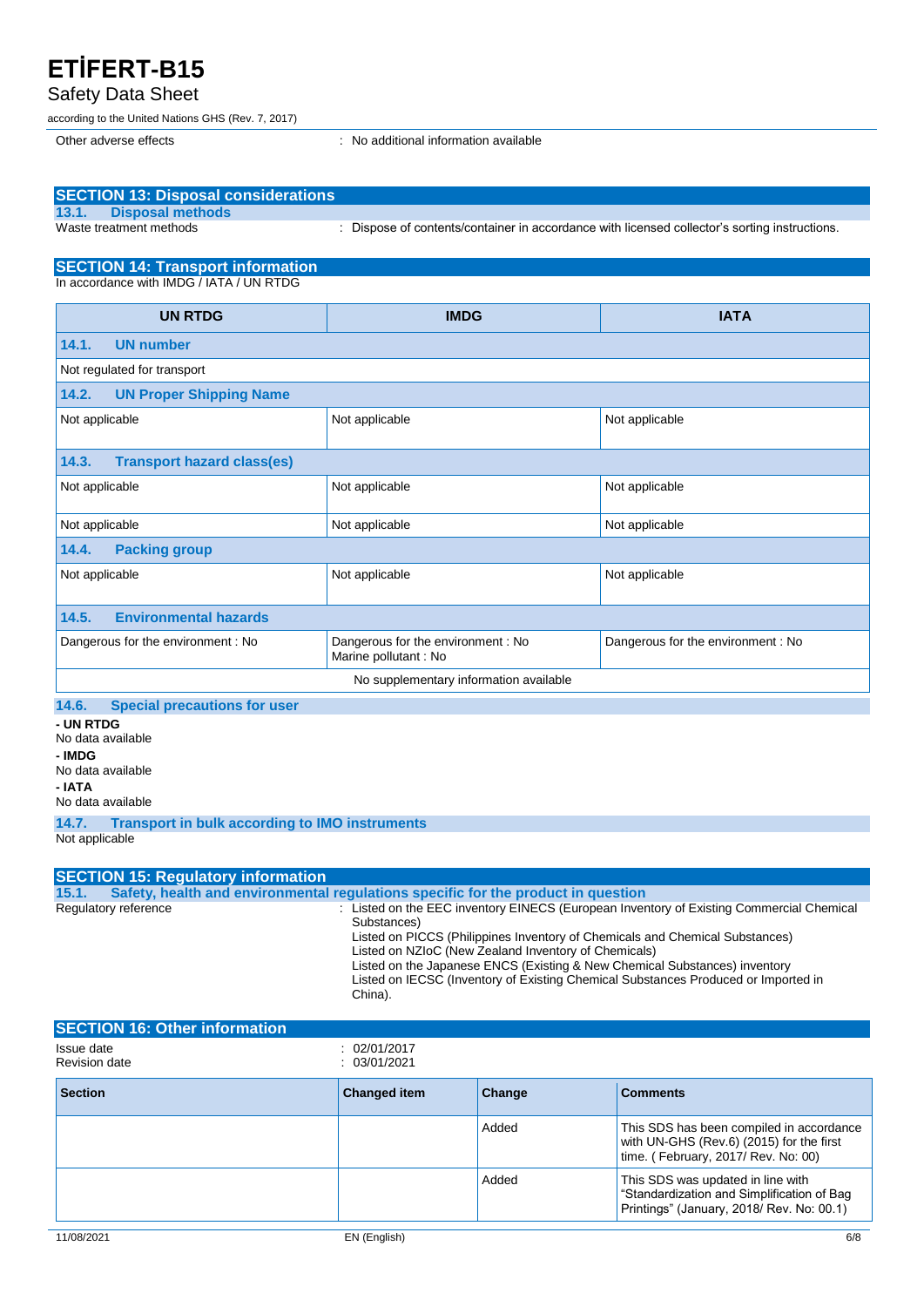#### Safety Data Sheet

according to the United Nations GHS (Rev. 7, 2017)

|                            |                                                                                                                                                                                                                                                                                                                                                                                                                                                                                                                                                                                                                                                                                                                                                                                                                                                                                                                                                                                                                                                                                                                                                                 | Added                                                                                                                                                                                                                | This SDS was updated to include K-REACH<br>Registration number. (February, 2019, Rev.<br>No: 00.2)                                                                                                                                                                                                                                                                                                                                                                                                                                                                                                                                                                                                                                                                      |
|----------------------------|-----------------------------------------------------------------------------------------------------------------------------------------------------------------------------------------------------------------------------------------------------------------------------------------------------------------------------------------------------------------------------------------------------------------------------------------------------------------------------------------------------------------------------------------------------------------------------------------------------------------------------------------------------------------------------------------------------------------------------------------------------------------------------------------------------------------------------------------------------------------------------------------------------------------------------------------------------------------------------------------------------------------------------------------------------------------------------------------------------------------------------------------------------------------|----------------------------------------------------------------------------------------------------------------------------------------------------------------------------------------------------------------------|-------------------------------------------------------------------------------------------------------------------------------------------------------------------------------------------------------------------------------------------------------------------------------------------------------------------------------------------------------------------------------------------------------------------------------------------------------------------------------------------------------------------------------------------------------------------------------------------------------------------------------------------------------------------------------------------------------------------------------------------------------------------------|
| Abbreviations and acronyms | CAS-No. - Chemical Abstract Service number<br>ADN - European Agreement concerning the International Carriage of Dangerous Goods by<br><b>Inland Waterways</b><br>ADR - European Agreement concerning the International Carriage of Dangerous Goods by<br>Road<br>WGK - Water Hazard Class<br>vPvB - Very Persistent and Very Bioaccumulative<br>VOC - Volatile Organic Compounds<br><b>TRGS - Technical Rules for Hazardous Substances</b><br>TLM - Median Tolerance Limit<br>STP - Sewage treatment plant<br>ThOD - Theoretical oxygen demand (ThOD)<br>SDS - Safety Data Sheet<br>OECD - Organisation for Economic Co-operation and Development<br>OEL - Occupational Exposure Limit<br>PBT - Persistent Bioaccumulative Toxic<br><b>PNEC</b> - Predicted No-Effect Concentration<br>REACH - Registration, Evaluation, Authorisation and Restriction of Chemicals Regulation<br>(EC) No 1907/2006<br>LOAEL - Lowest Observed Adverse Effect Level<br>LD50 - Median lethal dose<br>NOEC - No-Observed Effect Concentration<br>NOAEL - No-Observed Adverse Effect Level<br>NOAEC - No-Observed Adverse Effect Concentration<br>N.O.S. - Not Otherwise Specified |                                                                                                                                                                                                                      |                                                                                                                                                                                                                                                                                                                                                                                                                                                                                                                                                                                                                                                                                                                                                                         |
|                            | LC50 - Median lethal concentration<br>EN - European Standard<br>EC50 - Median effective concentration<br>EC-No. - European Community number<br>DNEL - Derived-No Effect Level<br>DMEL - Derived Minimal Effect level<br>COD - Chemical oxygen demand (COD)<br><b>BCF</b> - Bioconcentration factor<br>ATE - Acute Toxicity Estimate<br>BLV - Biological limit value<br>BOD - Biochemical oxygen demand (BOD)                                                                                                                                                                                                                                                                                                                                                                                                                                                                                                                                                                                                                                                                                                                                                    | IOELV - Indicative Occupational Exposure Limit Value<br><b>IMDG</b> - International Maritime Dangerous Goods<br>IATA - International Air Transport Association<br>IARC - International Agency for Research on Cancer | RID - Regulations concerning the International Carriage of Dangerous Goods by Rail<br>CLP - Classification Labelling Packaging Regulation; Regulation (EC) No 1272/2008                                                                                                                                                                                                                                                                                                                                                                                                                                                                                                                                                                                                 |
| Training advice            | packaging.                                                                                                                                                                                                                                                                                                                                                                                                                                                                                                                                                                                                                                                                                                                                                                                                                                                                                                                                                                                                                                                                                                                                                      |                                                                                                                                                                                                                      | Normal use of this product shall imply use in accordance with the instructions on the                                                                                                                                                                                                                                                                                                                                                                                                                                                                                                                                                                                                                                                                                   |
| Other information          | applicable.                                                                                                                                                                                                                                                                                                                                                                                                                                                                                                                                                                                                                                                                                                                                                                                                                                                                                                                                                                                                                                                                                                                                                     |                                                                                                                                                                                                                      | DISCLAIMER OF LIABILITY The information in this SDS was obtained from sources which<br>we believe are reliable. However, the information is provided without any warranty, express<br>or implied, regarding its correctness. The conditions or methods of handling, storage, use or<br>disposal of the product are beyond our control and may be beyond our knowledge. For this<br>and other reasons, we do not assume responsibility and expressly disclaim liability for loss,<br>damage or expense arising out of or in any way connected with the handling, storage, use or<br>disposal of the product. This SDS was prepared and is to be used only for this product. If the<br>product is used as a component in another product, this SDS information may not be |

| Full text of H-statements & Precautionary statements (GHS UN): |                                                                           |  |
|----------------------------------------------------------------|---------------------------------------------------------------------------|--|
| H <sub>303</sub>                                               | May be harmful if swallowed                                               |  |
| H319                                                           | Causes serious eye irritation                                             |  |
| H <sub>361</sub>                                               | Suspected of damaging fertility or the unborn child                       |  |
| P <sub>201</sub>                                               | Obtain special instructions before use.                                   |  |
| P <sub>202</sub>                                               | Do not handle until all safety precautions have been read and understood. |  |
| P <sub>264</sub>                                               | Wash  thoroughly after handling.                                          |  |